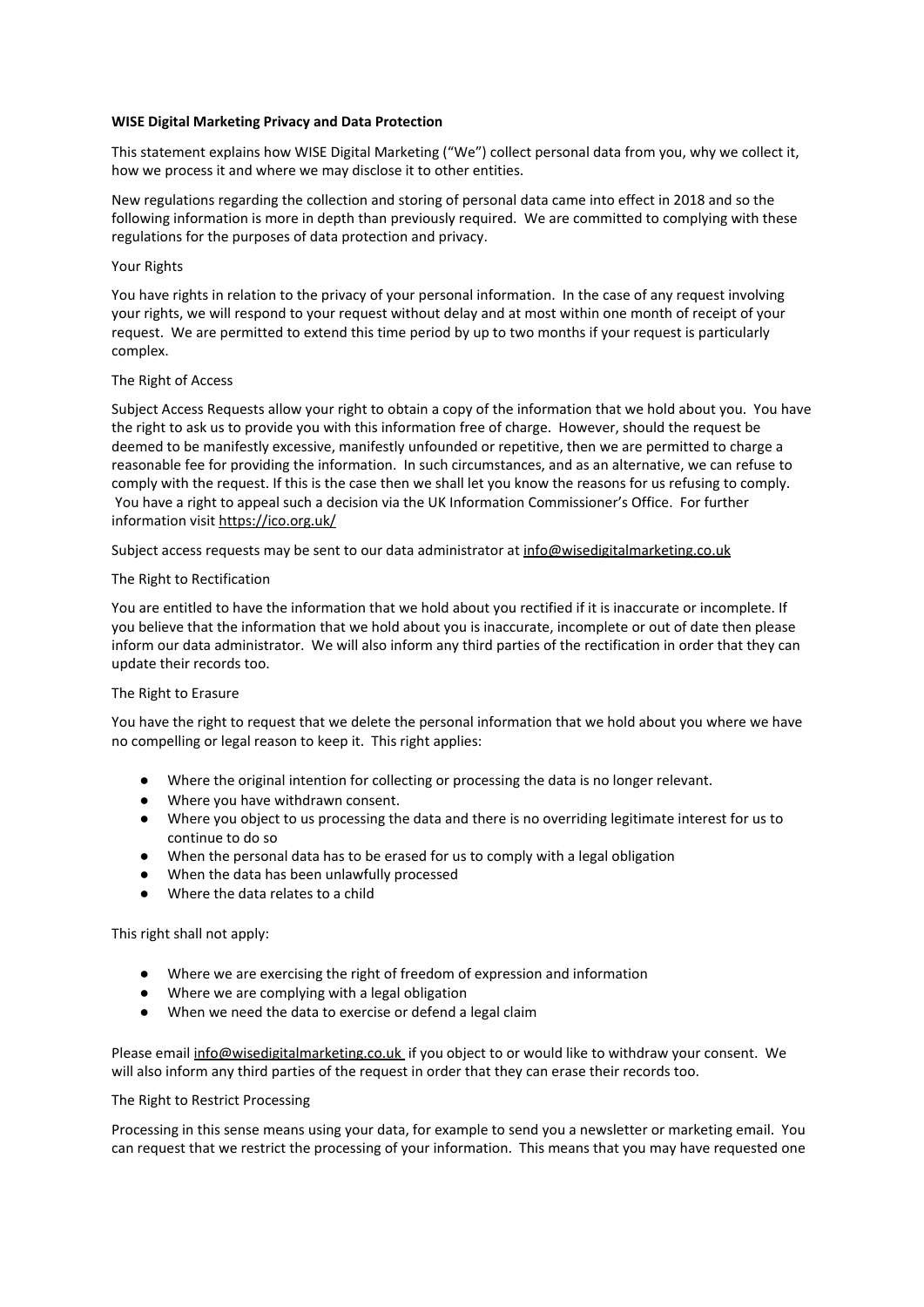of your other rights, where until the request is concluded that we suspend the processing of your data. This right will apply:

- Where you contest the accuracy of the information that we hold about you and you request that we restrict processing while we investigate
- You object to us processing your personal data, but we believe that processing is in the public interest or the performance of our legitimate interests and that these are legitimate grounds to override your interest
- Where you believe that processing is unlawful and you request restriction instead of deletion
- Where we no longer need that data, but you require the data stored in order to pursue a legal claim

# Restriction requests may be sent to info@wisedigitalmarketing.co.uk

# Information We May Collect From You

We use the EU General Data Protection Regulation definition of personal data. This *is any information relating* to an identified or identifiable natural person ('data subject'); an identifiable natural person is one who can be identified, directly or indirectly, in particular by reference to an identifier such as a name, an identification number, location data, an online identifier or to one or more factors specific to the physical, physiological, *genetic, mental, economic, cultural or social identity of that natural person.*

We may collect and process the following data about you:

- Information that you provide by filling in forms on the website at [www.wisedigitalmarketing.co.uk](https://www.wisedigitalmarketing.co.uk/), This includes information provided at the time of registering to use the website, subscribing to our service, posting material or requesting further services. We may also ask you for information if you report a problem with the website
- If you contact us by post or phone we may keep a record of that correspondence
- Details of transactions you carry out through the website and of the fulfilment of your orders
- Details of your visits to the website including, but not limited to, traffic data, location data, weblogs and other communication data, whether this is required for our own billing purposes or otherwise and the resources that you access
- We may also receive your information from another organisation that you have consented for them to share your data

# Privacy Notice and Cookies

We may obtain information about your general internet usage by using a cookie file which is stored on the hard drive of your computer. Cookies and other such software on our website contain information that is transferred to your computer's hard drive. They help us to improve the website and to deliver a better and more personalised service.

This includes, but is not limited to:

- Your IP address
- Your operating system
- Your browser type
- The name of your internet service provider
- The date, time and duration of your visit
- The name and URL of pages you access

The purpose of this is for system administration. This contains statistical data about our users' browsing actions and patterns, and does not identify any individual.

The website may, from time to time, contain links to and from the websites of our partners or makers. If you follow a link to any of these websites, please note that these websites have their own privacy policies and that we do not accept any responsibility or liability for these policies. Please check these policies before you submit any personal data to these websites.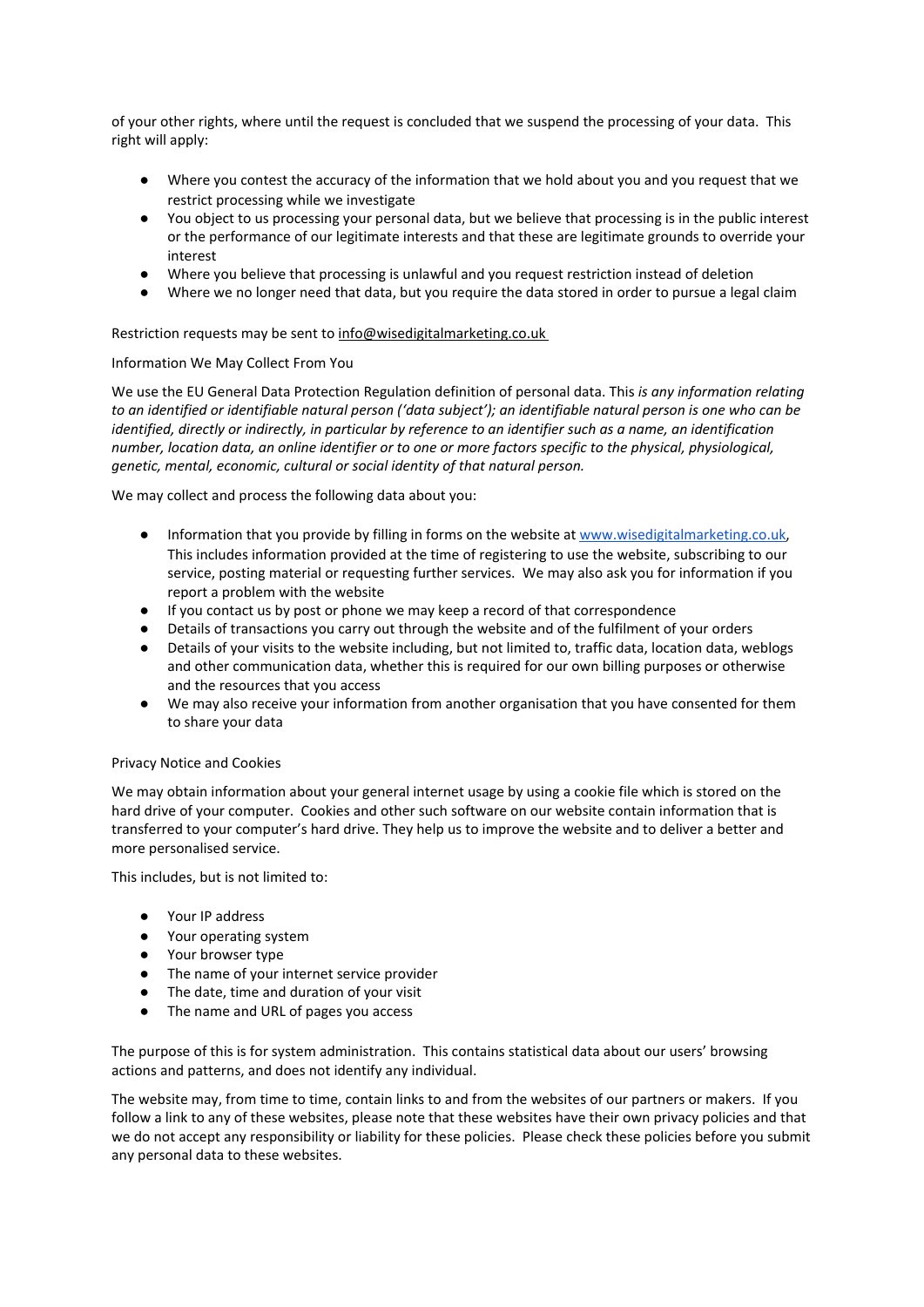You may refuse to accept cookies by activating the setting on your browser which allows you to refuse the setting of cookies. However, if you select this setting you may be unable to access certain parts of the website. Unless you have adjusted your browser setting so that it will refuse cookies, our system will issue cookies when you access the website.

# Use by Children

Our website is not meant for the use of children under the age of sixteen. We ask that children do not provide personal information through our website. If we become aware that we have collected personal information from a child under the age of sixteen, then we will delete that information from our records.

### Where We Store Your Personal Data

The data that we collect from you may be transferred to, and stored at, a destination outside the European Union ("EU"). By submitting your personal data, you agree to this transfer, storing or processing. We will take all steps reasonably necessary to ensure that your data is treated securely and in accordance with the appropriate EU General Data Protection Regulation Article, including Article 45 – Adequacy Decision, Article 46 – Appropriate Safeguards, Article 47 – Binding Corporate Rules, Article 49 (1) – Specific Situation Exemption or Article 49(2) – Transfer to the Data Subject.

Where you have created (or we have given you) a password which enables you to access certain parts of the website, you are responsible for keeping this password confidential. We ask you not to share a password with anyone.

We use physical, technological and administrative safeguards to protect your personal information against loss, misuse or alteration. All your personal information is stored securely and may only be accessed by employees with a legitimate business need to access the information. Unfortunately, the transmission of information via the internet is not completely secure and we cannot guarantee the security of your data transmitted to the website. Any transmission is at your own risk.

### How We Use Your Information

We use information held about you in the following ways:

- To ensure that content from the website is presented in the most effective manner for you and for your computer
- To carry out our obligations arising from any contracts entered into between you and us
- To allow you to participate in interactive features of our service, when you choose to do so
- To notify you about changes to our service

# Direct Marketing

We may use your data to enable us to send you post and emails with information about our goods and services that we believe may be of interest to you. We will never share your data with any third parties for the purpose of direct marketing, advertising or email.

We may disclose your personal information to third parties:

- In the event that we sell or buy any business or assets, in which case we may disclose your personal data to the prospective seller or buyer of such business or assets
- If WISE Digital Marketing or substantially all of its assets are acquired by a third party, in which case personal data held by it about its customers will be one of the transferred assets
- If we are under a duty to disclose or share your personal data in order to comply with any legal obligation, or in order to enforce or apply our terms of use and other agreements; or to protect the rights, property, or safety of WISE Digital Marketing , our customers, or others

# Data Sharing

In addition to the information that we share in order to comply with our legal obligations, we also may share or disclose the information:

● To third parties that process data on our behalf